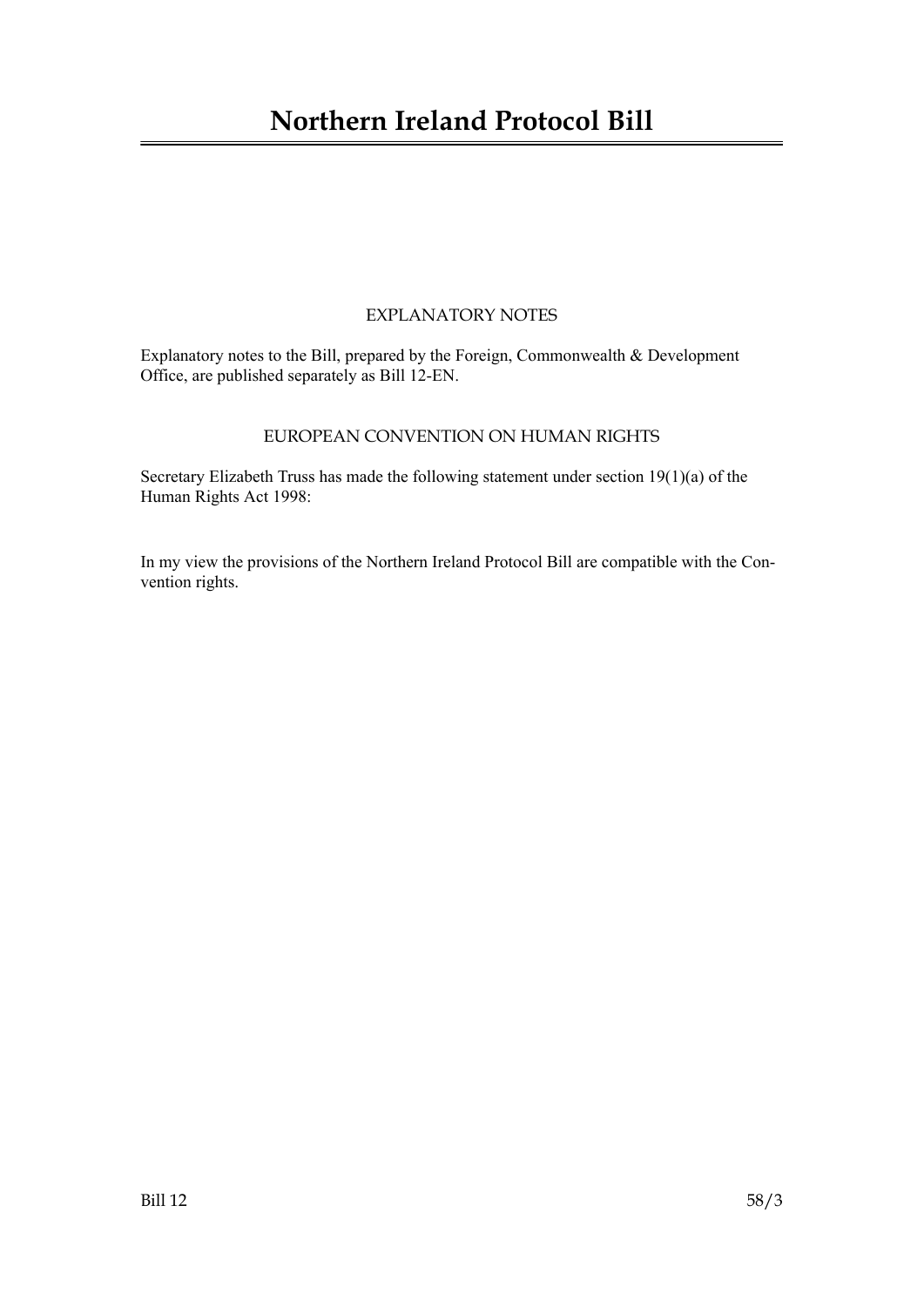## **CONTENTS**

## *Introduction*

1 Overview of main provisions

## *Limitation of effect of Protocol etc*

- 2 Limitation of general implementation of the Northern Ireland Protocol
- 3 Other limitations in interpretation of law

## *Goods: movement and customs*

- 4 Movement of goods (including customs): excluded Protocol provision
- 5 Movement of goods : new law about matters other than customs
- 6 Customs matters: new law

## *Regulation of goods*

- 7 Regulation of goods: option to choose between dual routes
- 8 Regulation of goods: excluded Protocol provision
- 9 Regulation of goods: new law
- 10 Meaning of "regulation of goods"
- 11 Regulation of goods: supplementary provision

## *Other excluded Protocol provision*

- 12 Subsidy control
- 13 Implementation, application, supervision and enforcement of the Protocol
- 14 Provision of the Protocol etc applying to other exclusions

## *Excluded Protocol provision: changes & exceptions*

- 15 Changes to, and exceptions from, excluded provision
- 16 Additional excluded provision: new law

## *VAT and excise duties*

17 Value added tax, excise duties and other taxes: new law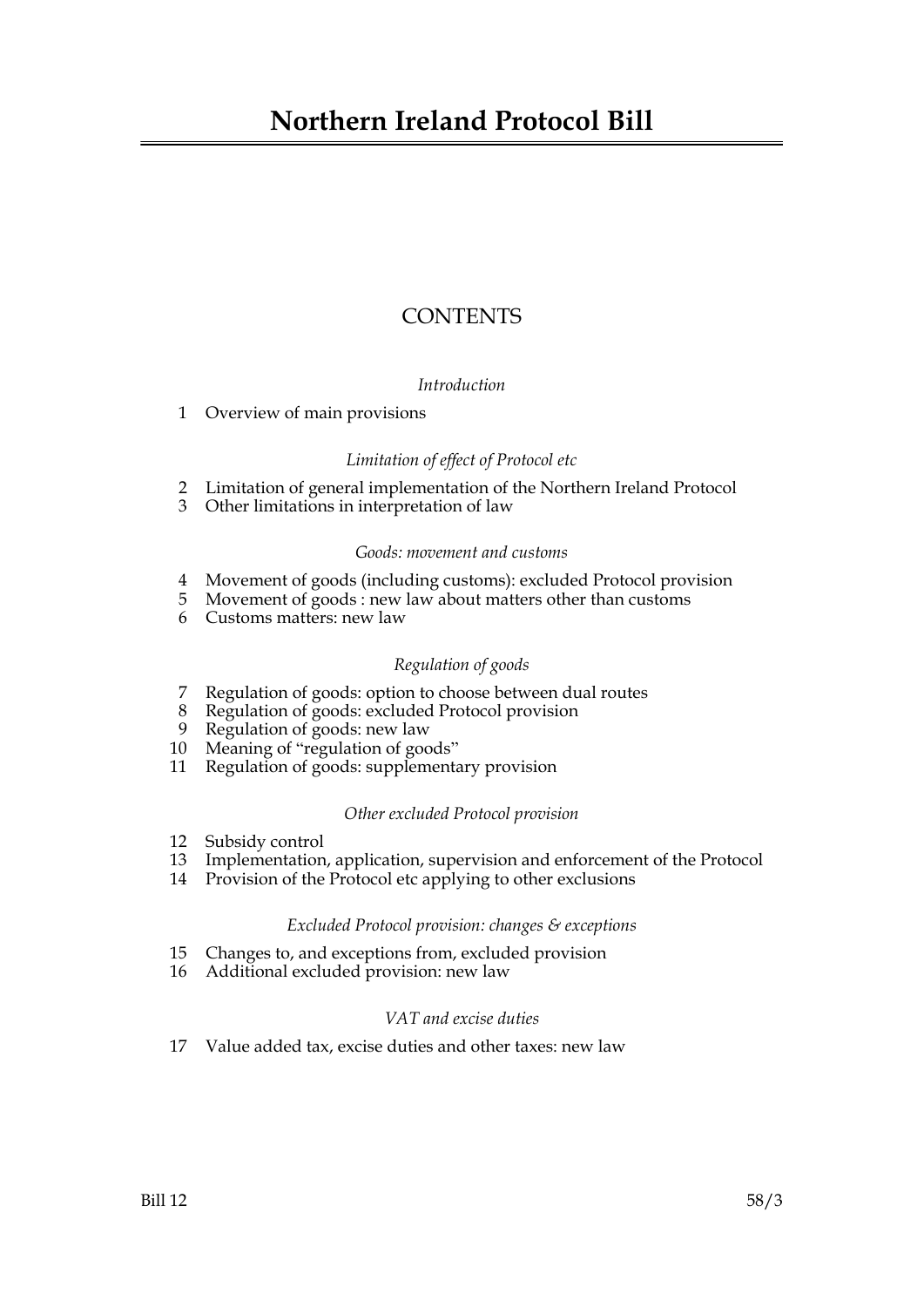## *Other powers*

- 18 Other Ministerial powers
- 19 New agreements amending or replacing the Northern Ireland Protocol

#### *The European Court*

20 Role of the European Court in court and tribunal proceedings

#### *Final provisions*

- 21 Preparatory expenditure<br>22 Regulations
- 22 Regulations<br>23 Making regu
- Making regulations under this Act: general provisions
- 24 Regulations relating to tax or customs matters
- 25 Interpretation
- 26 Extent, commencement and short title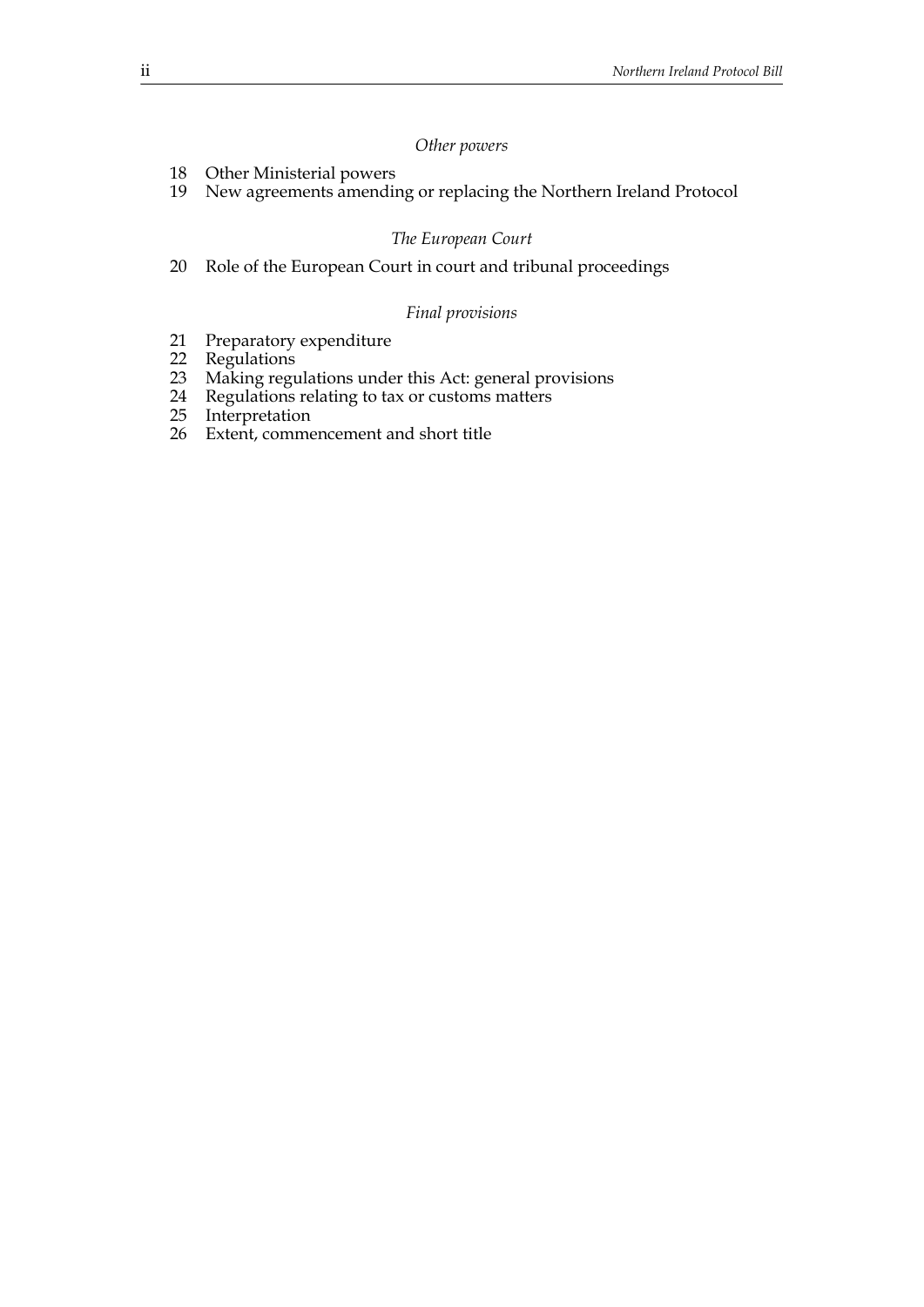# A **BILL** TO

Make provision about the effect in domestic law of the Protocol on Ireland/ Northern Ireland in the EU withdrawal agreement, about other domestic law in subject areas dealt with by the Protocol and for connected purposes.

E IT ENACTED by the Queen's most Excellent Majesty, by and with the advice and consent of the Lords Spiritual and Temporal, and Commons, in this present **B** E IT ENACTED by the Queen's most Excellent Majesty, by and with consent of the Lords Spiritual and Temporal, and Commons, Parliament assembled, and by the authority of the same, as follows:  $-$ 

#### *Introduction*

#### **1 Overview of main provisions**

This Act—

- (a) provides that certain specified provision of the Northern Ireland Protocol does not have effect in the United Kingdom;
- (b) gives Ministers of the Crown powers to provide that other provision of the Northern Ireland Protocol does not have effect in the United Kingdom;
- (c) provides that enactments, including the Union with Ireland Act 1800 and the Act of Union (Ireland) 1800, are not to be affected by provision of the Northern Ireland Protocol that does not have effect in the United Kingdom; *10*
- (d) gives Ministers of the Crown powers to make new law in connection with the Northern Ireland Protocol (including where provision of the Protocol does not have effect in the United Kingdom).

*Limitation of effect of Protocol etc*

#### **2 Limitation of general implementation of the Northern Ireland Protocol**

- (1) Section 7A(2) of the European Union (Withdrawal) Act 2018 (effect of law relating to the EU withdrawal agreement) does not apply to—
	- (a) any rights, powers, liabilities, obligations or restrictions from time to time created or arising by or under excluded provision of— *20*

*5*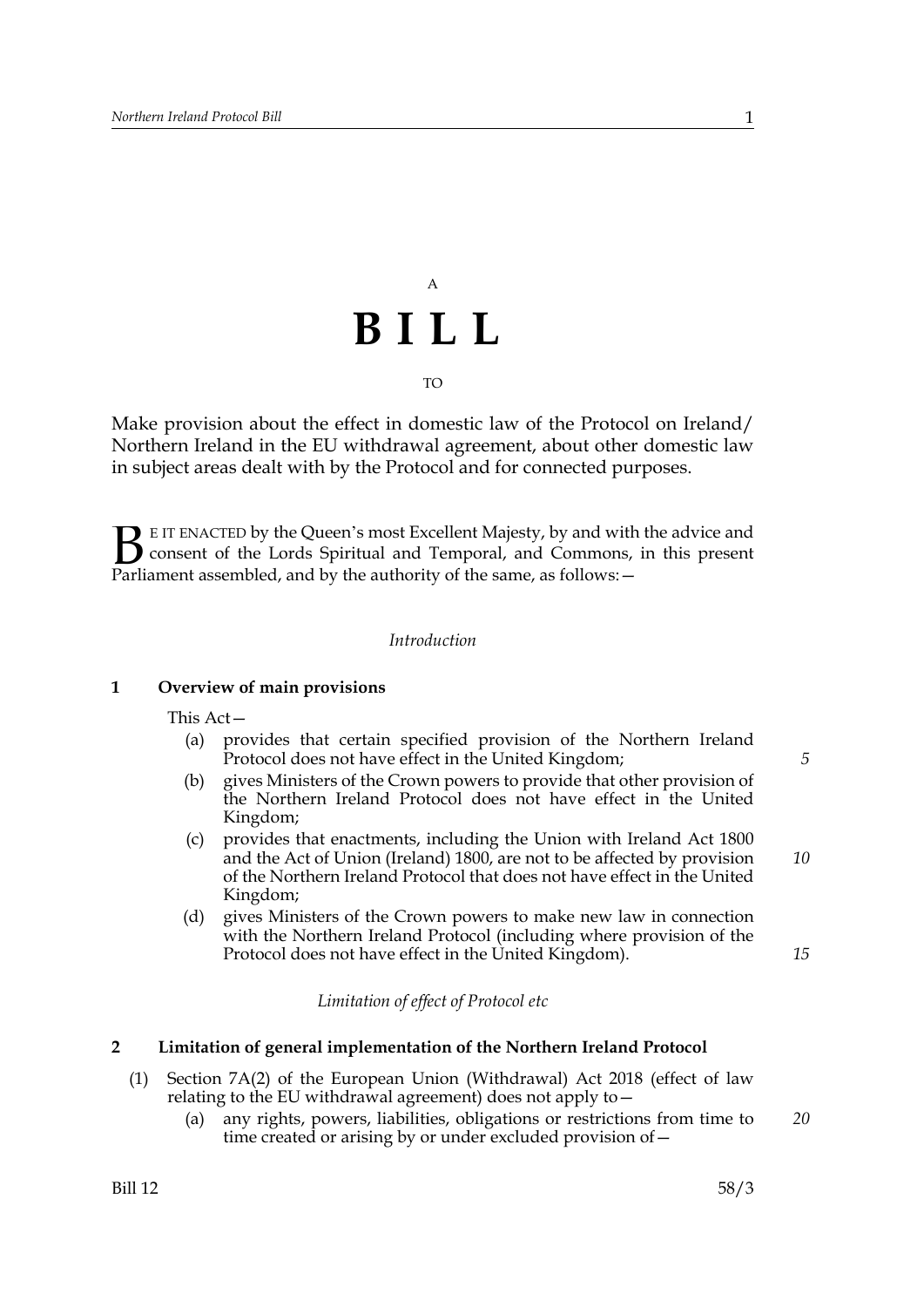|   |     |                                                                                                                                                                                                                                                                                                                                                                           | the Northern Ireland Protocol, or<br>(i)                                                                                                                                                                                                                                                                                         |    |  |  |  |
|---|-----|---------------------------------------------------------------------------------------------------------------------------------------------------------------------------------------------------------------------------------------------------------------------------------------------------------------------------------------------------------------------------|----------------------------------------------------------------------------------------------------------------------------------------------------------------------------------------------------------------------------------------------------------------------------------------------------------------------------------|----|--|--|--|
|   |     |                                                                                                                                                                                                                                                                                                                                                                           | any other part of the EU withdrawal agreement, or<br>(ii)                                                                                                                                                                                                                                                                        |    |  |  |  |
|   |     | (b)                                                                                                                                                                                                                                                                                                                                                                       | any remedies or procedures from time to time provided for by or under<br>excluded provision of -                                                                                                                                                                                                                                 |    |  |  |  |
|   |     |                                                                                                                                                                                                                                                                                                                                                                           | the Northern Ireland Protocol, or<br>(i)                                                                                                                                                                                                                                                                                         | 5  |  |  |  |
|   |     |                                                                                                                                                                                                                                                                                                                                                                           | any other part of the EU withdrawal agreement.<br>(ii)                                                                                                                                                                                                                                                                           |    |  |  |  |
|   | (2) | $Accordingly-$                                                                                                                                                                                                                                                                                                                                                            |                                                                                                                                                                                                                                                                                                                                  |    |  |  |  |
|   |     | (a)                                                                                                                                                                                                                                                                                                                                                                       | the rights, powers, liabilities, obligations, restrictions, remedies and<br>procedures concerned are not to be $-$                                                                                                                                                                                                               |    |  |  |  |
|   |     |                                                                                                                                                                                                                                                                                                                                                                           | recognised or available in domestic law, or<br>(i)                                                                                                                                                                                                                                                                               | 10 |  |  |  |
|   |     |                                                                                                                                                                                                                                                                                                                                                                           | enforced, allowed or followed accordingly; and<br>(ii)                                                                                                                                                                                                                                                                           |    |  |  |  |
|   |     | (b)                                                                                                                                                                                                                                                                                                                                                                       | no enactment, whenever passed or made, is to be read or is to have<br>effect subject to section 7A(2) of that Act so far as those rights, powers,                                                                                                                                                                                |    |  |  |  |
|   |     |                                                                                                                                                                                                                                                                                                                                                                           | liabilities, obligations, restrictions, remedies and procedures are<br>concerned.                                                                                                                                                                                                                                                | 15 |  |  |  |
|   |     |                                                                                                                                                                                                                                                                                                                                                                           |                                                                                                                                                                                                                                                                                                                                  |    |  |  |  |
|   | (3) | (a)                                                                                                                                                                                                                                                                                                                                                                       | In section 7A of the European Union (Withdrawal) Act 2018–<br>after subsection $(3)$ insert –                                                                                                                                                                                                                                    |    |  |  |  |
|   |     |                                                                                                                                                                                                                                                                                                                                                                           | This section is subject to the Northern Ireland Protocol Act 2022<br>"(3A)<br>(limitation of effect of the Northern Ireland Protocol).";                                                                                                                                                                                         |    |  |  |  |
|   |     | (b)                                                                                                                                                                                                                                                                                                                                                                       | in subsection $(5)$ –                                                                                                                                                                                                                                                                                                            | 20 |  |  |  |
|   |     |                                                                                                                                                                                                                                                                                                                                                                           | omit the "and" at the end of paragraph (e);<br>(i)                                                                                                                                                                                                                                                                               |    |  |  |  |
|   |     |                                                                                                                                                                                                                                                                                                                                                                           | at the end of paragraph (f) insert ", and<br>(ii)                                                                                                                                                                                                                                                                                |    |  |  |  |
|   |     |                                                                                                                                                                                                                                                                                                                                                                           | regulations made under the Northern Ireland<br>(g)<br>Protocol Act 2022 (regulations etc. relating to the<br>subject-matter of the Protocol which take<br>priority over this section so far as they are                                                                                                                          | 25 |  |  |  |
|   |     |                                                                                                                                                                                                                                                                                                                                                                           | incompatible with it)."                                                                                                                                                                                                                                                                                                          |    |  |  |  |
| 3 |     |                                                                                                                                                                                                                                                                                                                                                                           | Other limitations in interpretation of law                                                                                                                                                                                                                                                                                       |    |  |  |  |
|   | (1) | Section 7C of the European Union (Withdrawal) Act 2018 (interpretation of<br>relevant separation agreement law) does not apply so far as it would require<br>any question as to the validity, meaning or effect of any relevant separation<br>agreement law (including this Act and any regulations made under it) to be<br>decided in a way which is incompatible with - |                                                                                                                                                                                                                                                                                                                                  | 30 |  |  |  |
|   |     | (a)<br>(b)                                                                                                                                                                                                                                                                                                                                                                | any provision made by or under this Act, or<br>any conduct under section 18(1).                                                                                                                                                                                                                                                  | 35 |  |  |  |
|   | (2) | In section 7C of the European Union (Withdrawal) Act 2018 (interpretation of<br>relevant separation agreement law), after subsection (2), insert-                                                                                                                                                                                                                         |                                                                                                                                                                                                                                                                                                                                  |    |  |  |  |
|   |     | " $(2A)$                                                                                                                                                                                                                                                                                                                                                                  | But also see the Northern Ireland Protocol Act 2022 (under which this<br>section does not apply so far as it would require any question as to the<br>validity, meaning or effect of any relevant separation agreement law to<br>be decided in a way which is incompatible with that Act or regulations<br>or conduct under it)." | 40 |  |  |  |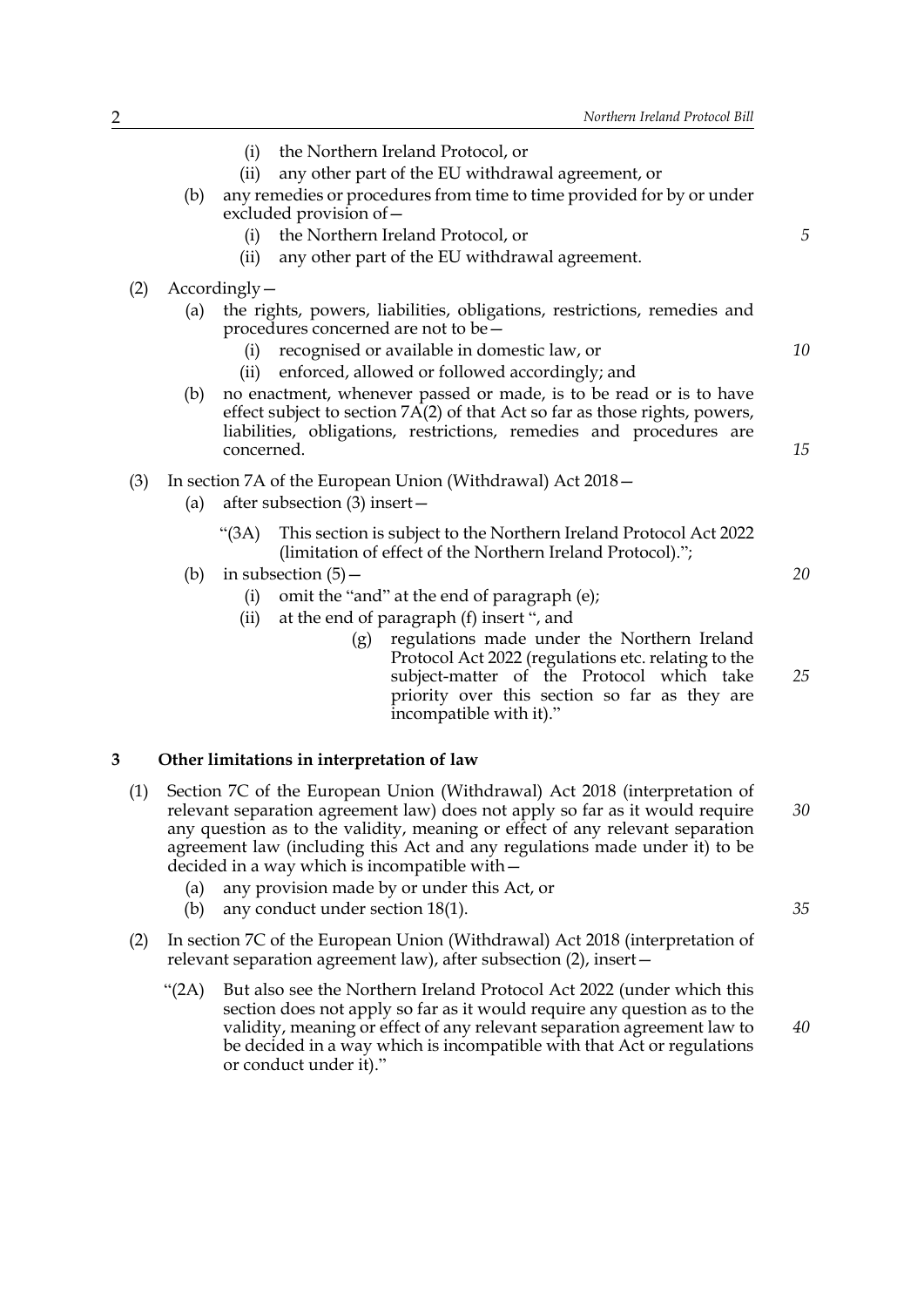## *Goods: movement and customs*

(1) The first and second subparagraphs of Article 5(1), and Article 5(2), of the

## **4 Movement of goods (including customs): excluded Protocol provision**

|            | Northern Ireland Protocol (no customs duties on goods moved to Northern<br>Ireland, unless they are at risk of subsequently being moved to the EU) are<br>excluded provision.                                                                                                                                                                                                                                                                                                                                       | 5  |  |
|------------|---------------------------------------------------------------------------------------------------------------------------------------------------------------------------------------------------------------------------------------------------------------------------------------------------------------------------------------------------------------------------------------------------------------------------------------------------------------------------------------------------------------------|----|--|
| (2)<br>(3) | The following provision of the Northern Ireland Protocol is excluded provision<br>so far as it relates to qualifying movements of UK or non-EU destined goods -<br>Article 5(3) (customs legislation applicable to and in the United<br>(a)<br>Kingdom in respect of Northern Ireland);<br>Article 5(4) and Annex 2 (provisions of EU law that are applicable to<br>(b)<br>and in the United Kingdom in respect of Northern Ireland).<br>A Minister of the Crown may, by regulations, make provision for subsection | 10 |  |
|            | (2) to apply to prescribed descriptions of qualifying movements of UK or non-<br>EU destined goods.                                                                                                                                                                                                                                                                                                                                                                                                                 |    |  |
| (4)        | A prescribed description of qualifying movements of UK or non-EU destined<br>goods may (in particular) relate to any of the following matters –<br>the purpose for which the goods are being moved (including whether<br>(a)<br>the goods are being moved for commercial or non-commercial<br>purposes);<br>the manner in which the goods are being moved;<br>(b)<br>the person or service being used to move the goods;<br>(c)<br>whether or not the movement is a direct movement from one place to<br>(d)        | 20 |  |
|            | another;<br>the place where the goods are being moved from or to;<br>(e)<br>the place where the goods are destined to remain or move to after a<br>(f)<br>qualifying movement;<br>the nature of the goods.<br>(g)                                                                                                                                                                                                                                                                                                   | 25 |  |
| (5)        | A Minister of the Crown may, by regulations, make provision about the<br>meaning of "UK or non-EU destined" in this Act; and any such regulations<br>may, in particular –<br>provide that goods are UK or non-EU destined if prescribed conditions<br>(a)<br>or other criteria are met, including where a trader or other person                                                                                                                                                                                    | 30 |  |
|            | registered in accordance with a prescribed scheme states in accordance<br>with the scheme that the goods are UK or non-EU destined;<br>provide for goods to be treated as UK or non-EU destined;<br>(b)<br>provide for the question of whether goods are UK or non-EU destined<br>(c)<br>to be determined by reference to circumstances after a qualifying<br>movement of the goods.                                                                                                                                | 35 |  |
| (6)        | In this section –<br>"qualifying movement" means-<br>movement to Northern Ireland from-<br>(a)<br>Great Britain,<br>(i)                                                                                                                                                                                                                                                                                                                                                                                             | 40 |  |
|            | the Isle of Man,<br>(ii)<br>any of the Channel Islands,<br>(iii)<br>any other place that is outside the EU;<br>(iv)                                                                                                                                                                                                                                                                                                                                                                                                 | 45 |  |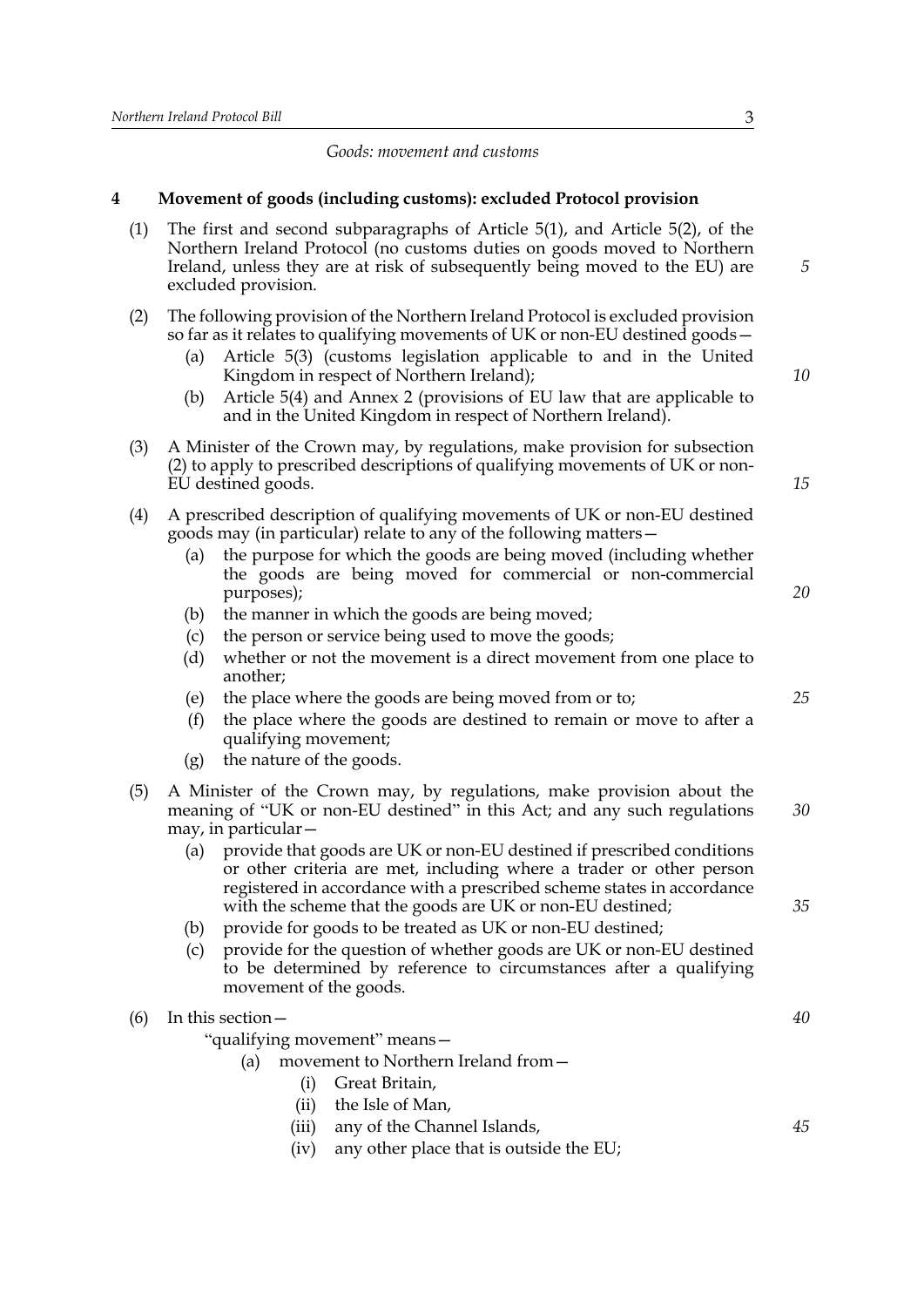- (b) in the case of goods that originate from the sea, movement of the goods from the sea to a port or other place in Northern Ireland; (c) movement from Northern Ireland to— (i) Great Britain, (ii) the Isle of Man, (iii) any of the Channel Islands, or (iv) any other place that is outside the EU; or (d) movement within the United Kingdom; "sea" means— (a) the territorial sea, or exclusive economic zone, of the United Kingdom or any other country or territory, and (b) the high seas. **5 Movement of goods: new law about matters other than customs** (1) A Minister of the Crown may, by regulations, make any provision which the Minister considers appropriate in connection with any provision of the Northern Ireland Protocol to which section 4 relates. (2) But no provision about customs matters may be made under subsection (1) (see instead section 6). (3) Regulations under this section may, in particular— (a) provide for checks, controls and administrative processes (whether applicable before or after a movement of goods), including powers of search, examination and entry; (b) restrict or prohibit the movement of UK or non-EU destined goods into the EU; (c) make provision about the treatment of goods which cease to be, or become, UK or non-EU destined goods. **6 Customs matters: new law** (1) The Treasury or HMRC may, by regulations, make any provision about customs matters which they consider appropriate in connection with the Northern Ireland Protocol. (2) Regulations under this section may, in particular— (a) impose or vary the incidence of any customs duty; (b) provide for checks, controls and administrative processes (whether applicable before or after a movement of goods), including powers of *5 10 15 20 25 30*
	- *35*
	- (c) restrict or prohibit the movement of UK or non-EU destined goods into the EU;
	- (d) make provision about the treatment of goods which cease to be, or become, UK or non-EU destined goods.

search, examination and entry;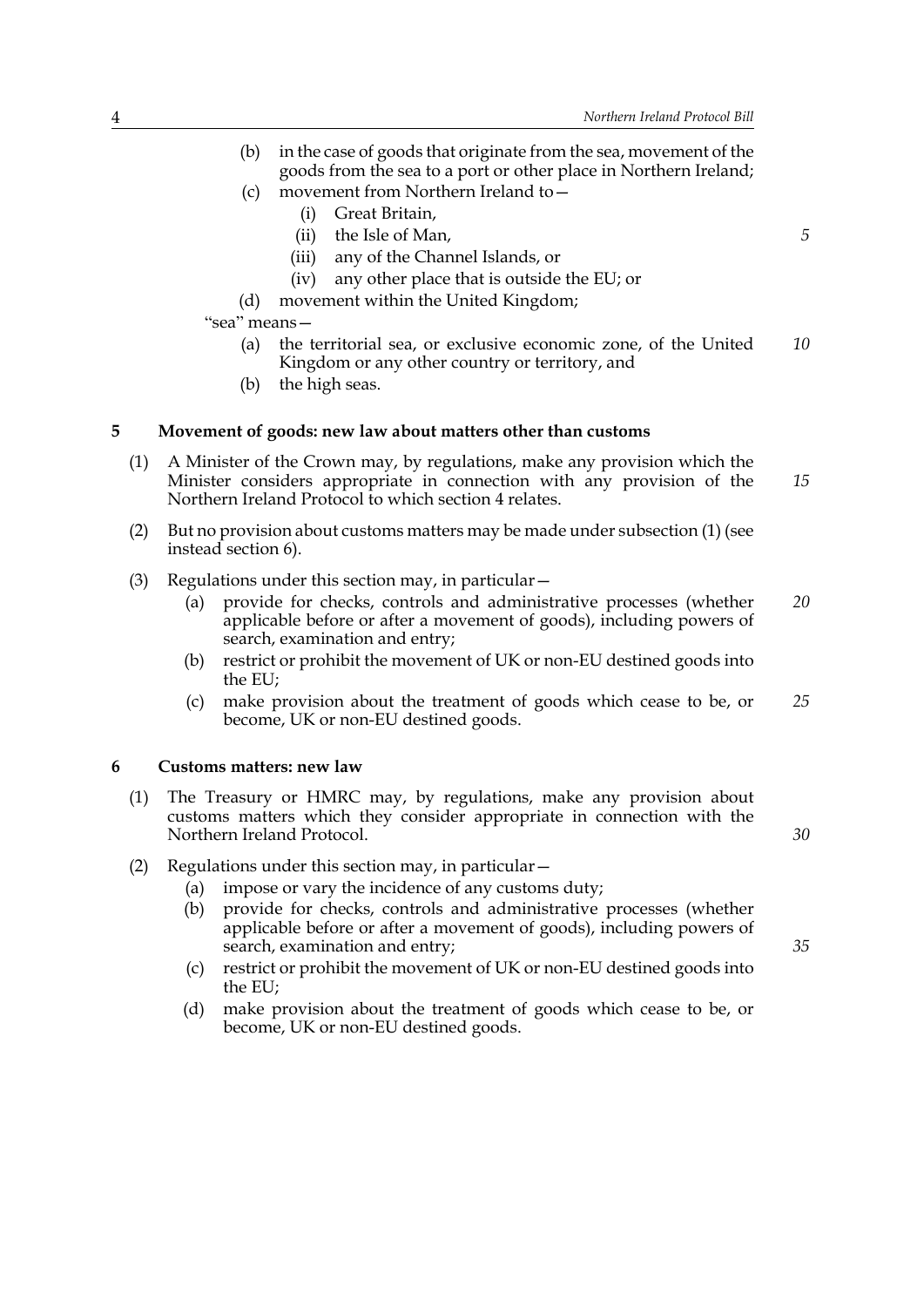## *Regulation of goods*

## **7 Regulation of goods: option to choose between dual routes**

- (1) This section allows for the option to choose compliance with a UK regulatory route or the EU regulatory route (or both) as respects regulated classes of goods (which include manufactured goods, medicines and agri-food).
- (2) As respects a regulated class of goods—
	- (a) a UK regulatory route,
	- (b) the EU regulatory route, or
	- (c) both of those regulatory routes,

must be complied with in relation to Northern Ireland; and it is for the person complying to choose which regulatory route or routes are to be complied with. *10*

- (3) For the purposes of this section a class of goods is "regulated" if any provision of Annex 2 to the Northern Ireland Protocol (provisions of EU law that are applicable to and in the United Kingdom in respect of Northern Ireland) applies to regulation of goods of that class.
- (4) In this section, as respects a regulated class of goods—
	- (a) "UK regulatory route" means domestic law that applies to regulation of that class of goods;
	- (b) "EU regulatory route" means relevant separation agreement law that applies to regulation of that class of goods.

## **8 Regulation of goods: excluded Protocol provision**

Article 5(4) of, and Annex 2 to, the Northern Ireland Protocol (provisions of EU law that are applicable to and in the United Kingdom in respect of Northern Ireland) is excluded provision so far as it prevents section 7 from having effect.

## **9 Regulation of goods: new law**

- (1) A Minister of the Crown may, by regulations, make any provision about regulation of goods which the Minister considers appropriate in connection with the Northern Ireland Protocol.
- (2) The regulations may, in particular  $-$ 
	- (a) make any provision which the Minister of the Crown considers appropriate in connection with a UK regulatory route being available in accordance with section 7(2)(a) or (c) (including provision modifying that UK regulatory route or the EU regulatory route); *30*
	- (b) amend section 7 or 8.

## **10 Meaning of "regulation of goods"**

- (1) References in this Act to regulation of goods are references to regulation of  $-$ 
	- (a) making goods available on the market,
	- (b) putting goods into service,
	- (c) the production of goods (whether by manufacture or any other process), and
	- (d) use and import of goods;

*5*

*15*

*20*

*25*

*35*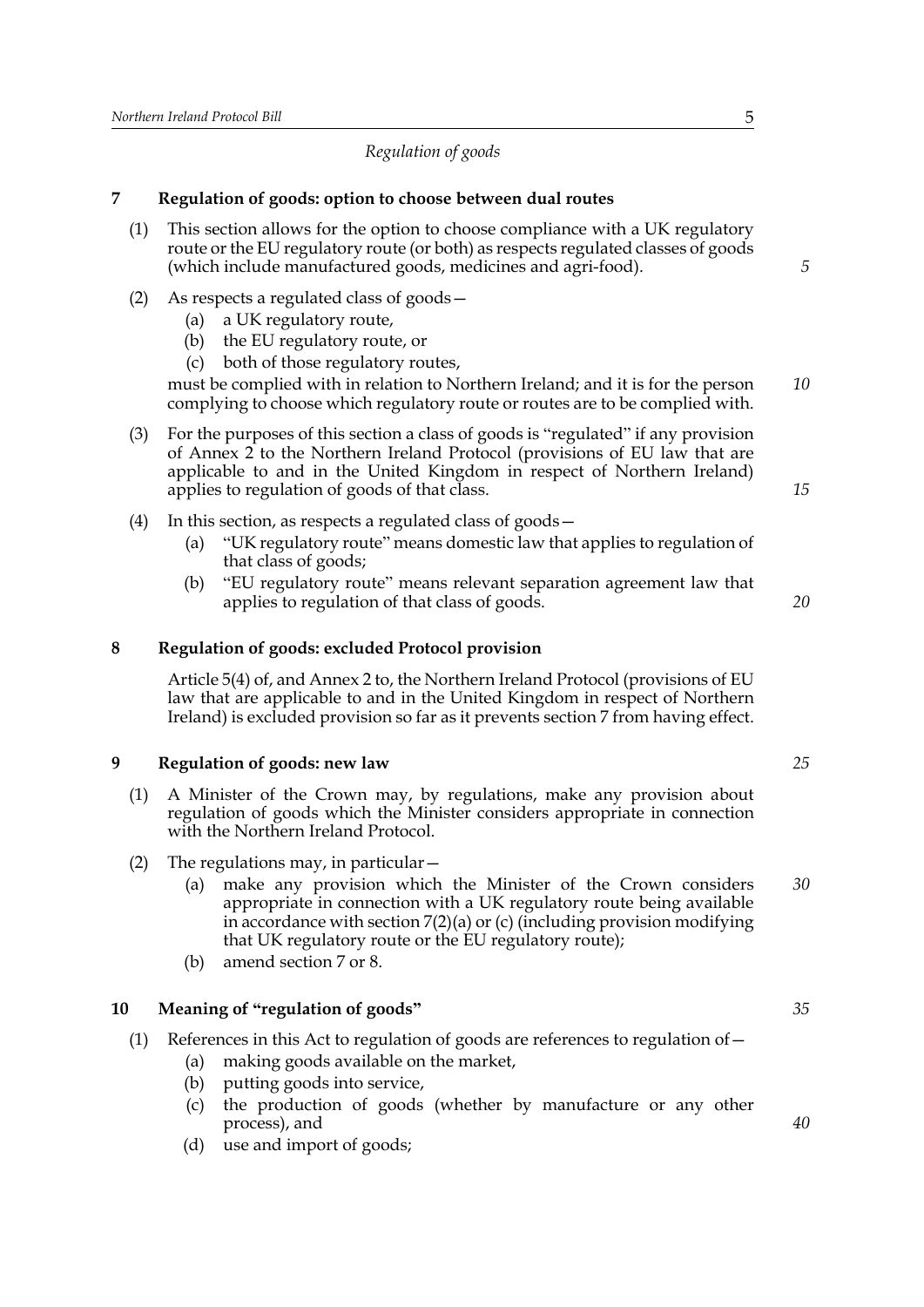and the references include any matter that is relevant to regulation of goods, which may include matters that occur before or after goods are made available on the market, put into service or produced.

- (2) Those matters may include—
	- (a) placing on the market, supply, marketing and sale;
	- (b) advertising;
	- (c) dealing with or possession of goods (including after they have been placed on the market or put into service);
	- (d) provision of information;
	- (e) packaging;
	- (f) application of marks or markings (including to packaging);
	- (g) licensing (including licensing of persons);
	- (h) notifications;
	- (i) testing, trials, inspection and conformity assessment;
	- (j) transport or storage;
	- (k) market surveillance;
	- (l) compliance and enforcement.
- (3) In the case of making goods available on the market or putting goods into service, those matters may also include production of goods (whether by manufacture or any other process).
- (4) A Minister of the Crown may, by regulations, make provision about the meaning of references in this Act to regulation of goods (including provision that changes the effect of any other provision of this section, whether by amending it or otherwise).

#### **11 Regulation of goods: supplementary provision**

- (1) A Minister of the Crown may, by regulations—
	- (a) provide for section 7 to apply in relation to  $-$ 
		- (i) regulated classes of goods that are prescribed;
		- (ii) regulatory routes that are prescribed;
	- (b) provide for exceptions from the application of section 7;
	- (c) modify the effect which section 7(2) has as respects a regulated class of goods to which it applies.

## (2) A modification in regulations under subsection  $(1)(c)$  may relate to  $-$

- (a) all or some of a regulatory route;
- (b) all or some of the regulated class of goods.
- (3) In this section "regulatory route" means—
	- (a) a UK regulatory route (within the meaning of section 7), or
	- (b) the EU regulatory route (within the meaning of section 7).

#### *Other excluded Protocol provision*

#### **12 Subsidy control**

(1) Article 10 of, and Annexes 5 and 6 to, the Northern Ireland Protocol (state aid) are excluded provision.

*5*

*10*

*15*

*20*

*25*

*30*

*35*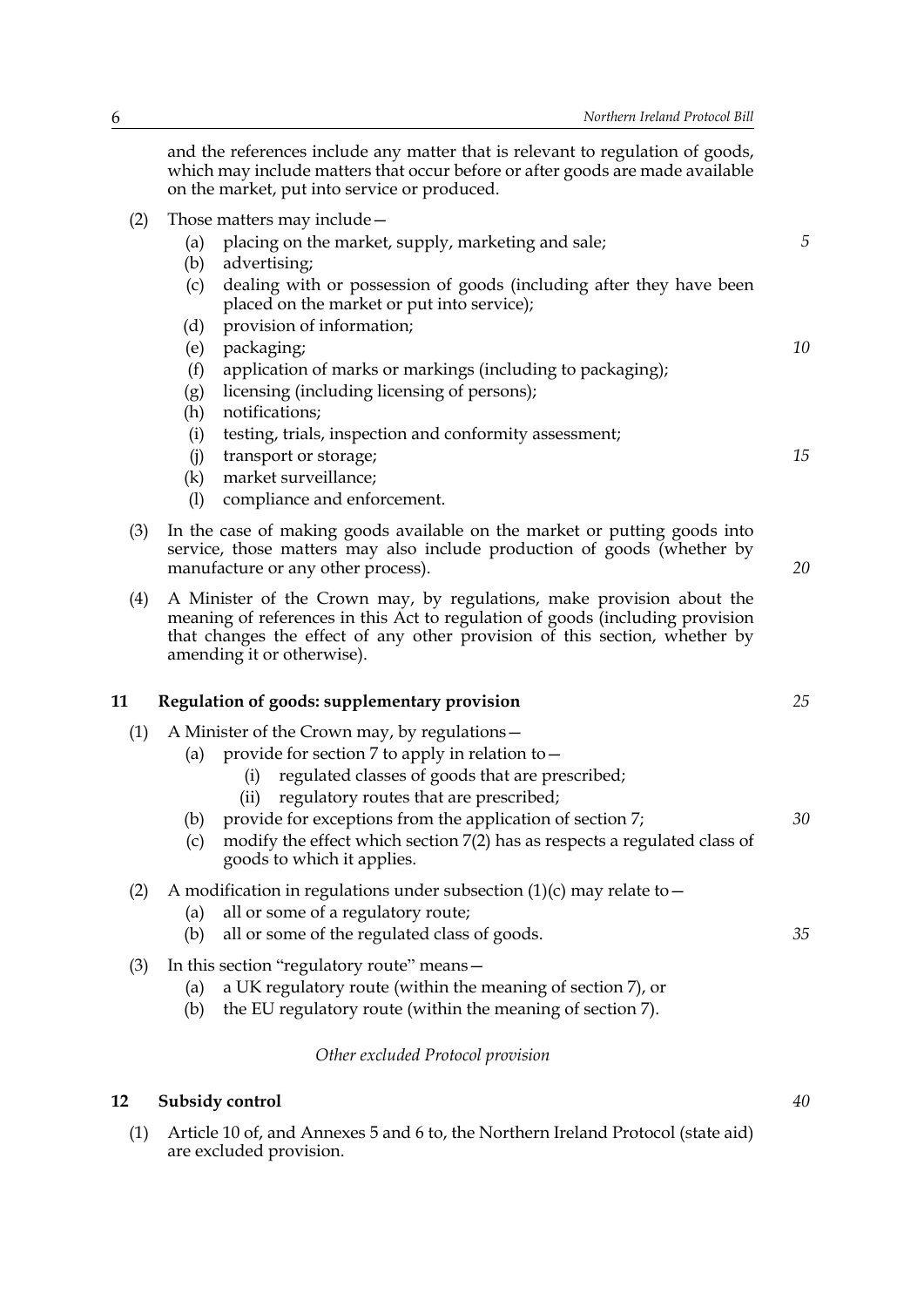- (2) The Subsidy Control Act 2022 is amended as follows—
	- (a) in section  $42(8)$  (meaning of minimal assistance etc), for paragraph (d) substitute—
		- "(d) under any of the Regulations mentioned in paragraph (c) by virtue of the Northern Ireland Protocol after IP completion day and before the coming into force of section 12(2) of the Northern Ireland Protocol Act 2022, or";
	- (b) in section 48(3) (disapplication of subsidy controls), omit paragraph (a).
- (3) A Minister of the Crown may, by regulations, make any provision which the Minister considers appropriate in connection with any provision of the Northern Ireland Protocol to which this section relates. *10*

#### **13 Implementation, application, supervision and enforcement of the Protocol**

- (1) Any provision of the Northern Ireland Protocol, or of any other part of the EU withdrawal agreement, is excluded provision so far as it confers jurisdiction on the European Court in relation to— *15*
	- (a) the Northern Ireland Protocol, or
	- (b) related provision of the EU withdrawal agreement,
	- (whether the jurisdiction relates to excluded provision or any other matter).
- (2) The following provision of Article 12 of the Northern Ireland Protocol is excluded provision— *20*
	- (a) paragraph 2 (presence and powers of EU representatives etc);
	- (b) paragraph 3 (practical working arrangements relating to the exercise of rights of EU representatives).
- (3) Other provision relating to the implementation, application, supervision and enforcement of the Protocol is excluded under section 14. *25*
- (4) A Minister of the Crown may, by regulations, make any provision which the Minister considers appropriate in connection with any provision of the Northern Ireland Protocol to which this section relates.
- (5) Regulations under subsection (4) may, in particular, make provision about arrangements with the EU relating to the operation of the Northern Ireland Protocol, including provision about— *30*
	- (a) supervision of its operation, or
	- (b) information sharing,

under such arrangements.

#### **14 Provision of the Protocol etc applying to other exclusions**

- (1) Any provision of—
	- (a) the Northern Ireland Protocol, or
	- (b) any other part of the EU withdrawal agreement,

is excluded provision so far as it applies in relation to any other excluded provision (whether of the Northern Ireland Protocol or any other part of the EU withdrawal agreement). *40*

(2) The provision to which this section applies includes—

*5*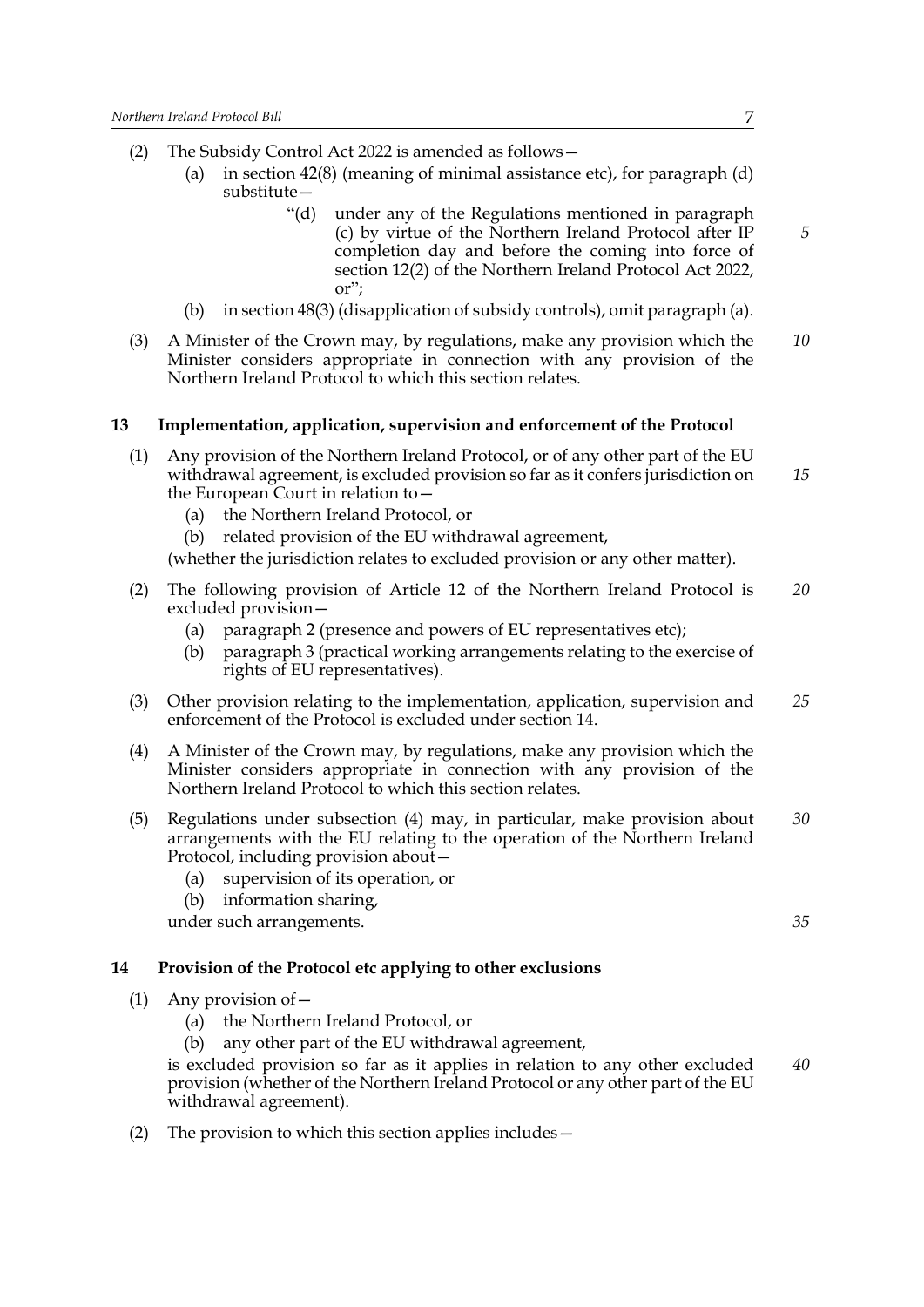- (a) Article 12 of the Northern Ireland Protocol (implementation, application, supervision and enforcement), apart from paragraphs 2, 3 and 4;
- (b) Article 13 of the Northern Ireland Protocol (common provisions);
- (c) Article 4 of the EU withdrawal agreement (methods and principles relating to the effect, the implementation and the application of the agreement);
- (d) Article 6 of the EU withdrawal agreement (references to EU law);
- (e) Articles 170 to 181 of the EU withdrawal agreement (resolution of disputes by the arbitration panel);
- (f) provision of any Article of the Northern Ireland Protocol so far as it applies in relation to provision of an Annex to the Protocol that is excluded provision.
- (3) Accordingly, the matters to which this section applies include—
	- (a) the responsibility of the authorities of the United Kingdom for implementing and applying provisions of EU law; *15*
	- (b) the requirement for provisions of the Northern Ireland Protocol and the other parts of the EU withdrawal agreement to be interpreted and applied in accordance with the methods and general principles of EU law and in conformity with the relevant case law of the European Court. *20*
- (4) A Minister of the Crown may, by regulations, make any provision which the Minister considers appropriate in connection with any provision of the Northern Ireland Protocol and other parts of the EU withdrawal agreement to which this section relates.

*Excluded Protocol provision: changes & exceptions*

## **15 Changes to, and exceptions from, excluded provision**

- (1) In this section "permitted purposes" means—
	- (a) safeguarding social or economic stability in Northern Ireland;
	- (b) ensuring the effective flow of trade between—
		- (i) Northern Ireland and another part of the United Kingdom, or
		- (ii) a part of the United Kingdom and anywhere outside the United Kingdom;
	- (c) safeguarding the territorial or constitutional integrity of the United Kingdom;
	- (d) safeguarding the functioning of the Belfast Agreement;
	- (e) safeguarding animal, plant or human welfare or health;
	- (f) safeguarding biosecurity or the environment;
	- (g) safeguarding the integrity of the EU single market;
	- (h) lessening, eliminating or avoiding difference between tax or customs duties in Northern Ireland and Great Britain; *40*
	- (i) securing compliance with, or giving effect to, any international obligation or agreement to which the United Kingdom is a party (whenever the United Kingdom becomes a party to it), except for—
		- (i) the Northern Ireland Protocol or any other part of the EU withdrawal agreement, or *45*
		- (ii) any obligation under them.

*25*

*5*

*10*

*35*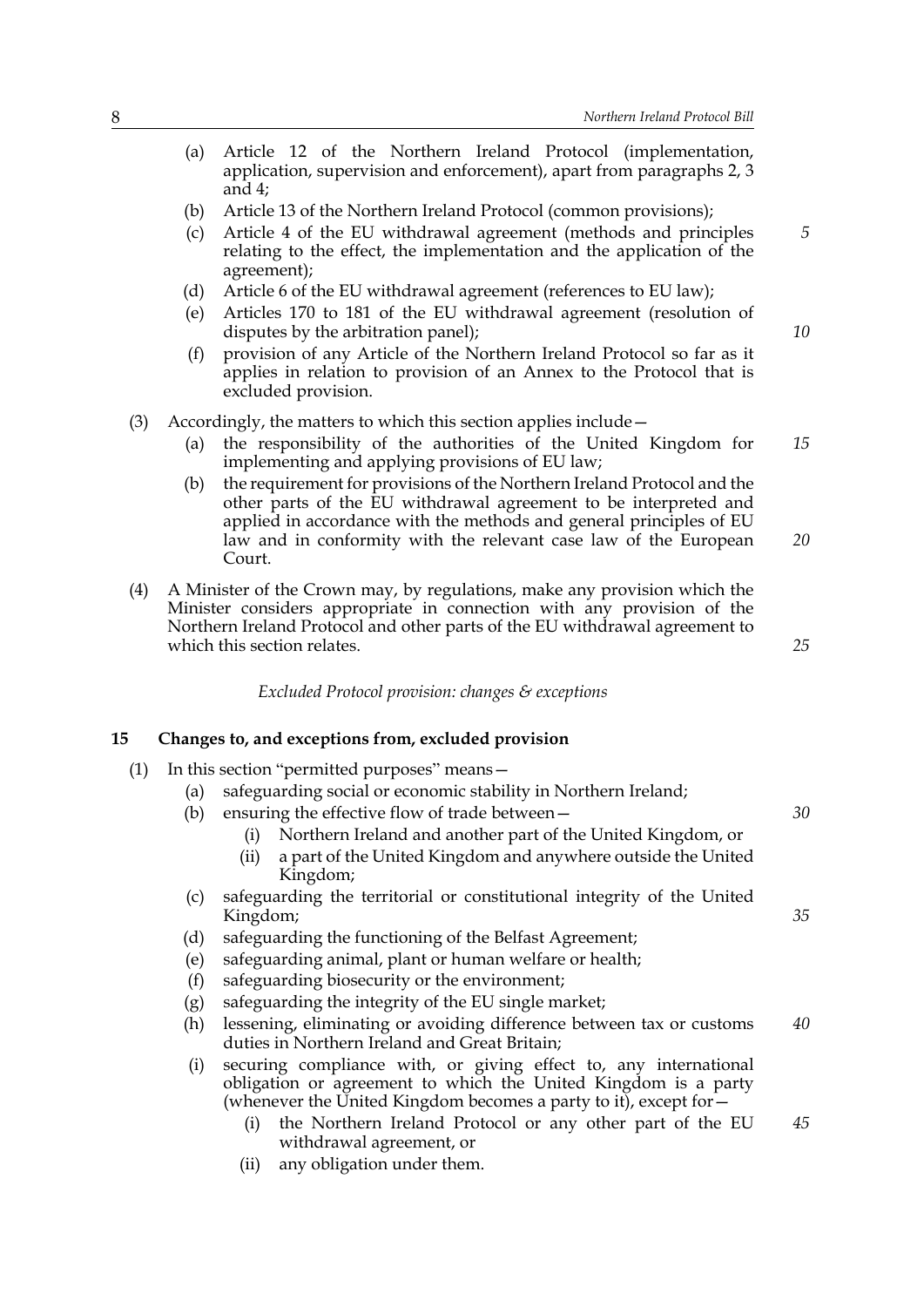- (2) A Minister of the Crown may, by regulations, provide for any provision of the Northern Ireland Protocol or any related provision of the EU withdrawal agreement—
	- (a) to become excluded provision wholly or to any other extent,
	- (b) to be excluded provision to any greater extent,
	- (c) to be excluded provision to any lesser extent,
	- (d) to cease to be excluded provision,

if the Minister considers that it is necessary to do so for, or in connection with, one or more of the permitted purposes.

- (3) But a Minister of the Crown may not exercise the power conferred by subsection (2) to provide for any of the following articles of the Northern Ireland Protocol to cease to have effect in the United Kingdom to any extent— *10*
	- (a) Article 2 (rights of individuals);
	- (b) Article 3 (common travel area);
	- (c) Article 11 (other areas of North-South co-operation).
- (4) A Minister of the Crown may, by regulations, provide for exceptions from any exclusion.

#### **16 Additional excluded provision: new law**

- (1) A Minister of the Crown may, by regulations, make any provision which the Minister considers appropriate in connection with additional excluded provision. *20*
- (2) The provision that may be made under this section is not limited by any other power conferred by this Act on a Minister of the Crown to make provision in connection with provision of the Northern Ireland Protocol or the other parts of the EU withdrawal agreement.
- (3) In this section "additional excluded provision" means provision of the Northern Ireland Protocol or any other part of the EU withdrawal agreement which becomes excluded provision wholly or to any other extent by virtue of regulations under section 15(2)(a) (including where it is subsequently excluded provision to any greater or lesser extent by virtue of regulations under section  $15(2)(b)$  or (c)).

#### *VAT and excise duties*

#### **17 Value added tax, excise duties and other taxes: new law**

- (1) The Treasury may, by regulations, make any provision about—
	- (a) value added tax (including imposing or varying the incidence of the tax), *35*
	- (b) any excise duty (including imposing or varying the incidence of any excise duty), or

(c) any other tax (including imposing or varying the incidence of any tax), which they consider appropriate in connection with the Northern Ireland Protocol.

(2) The regulations may, in particular, make any provision which the Treasury considers appropriate to lessen, eliminate or avoid difference between*5*

*15*

*25*

*30*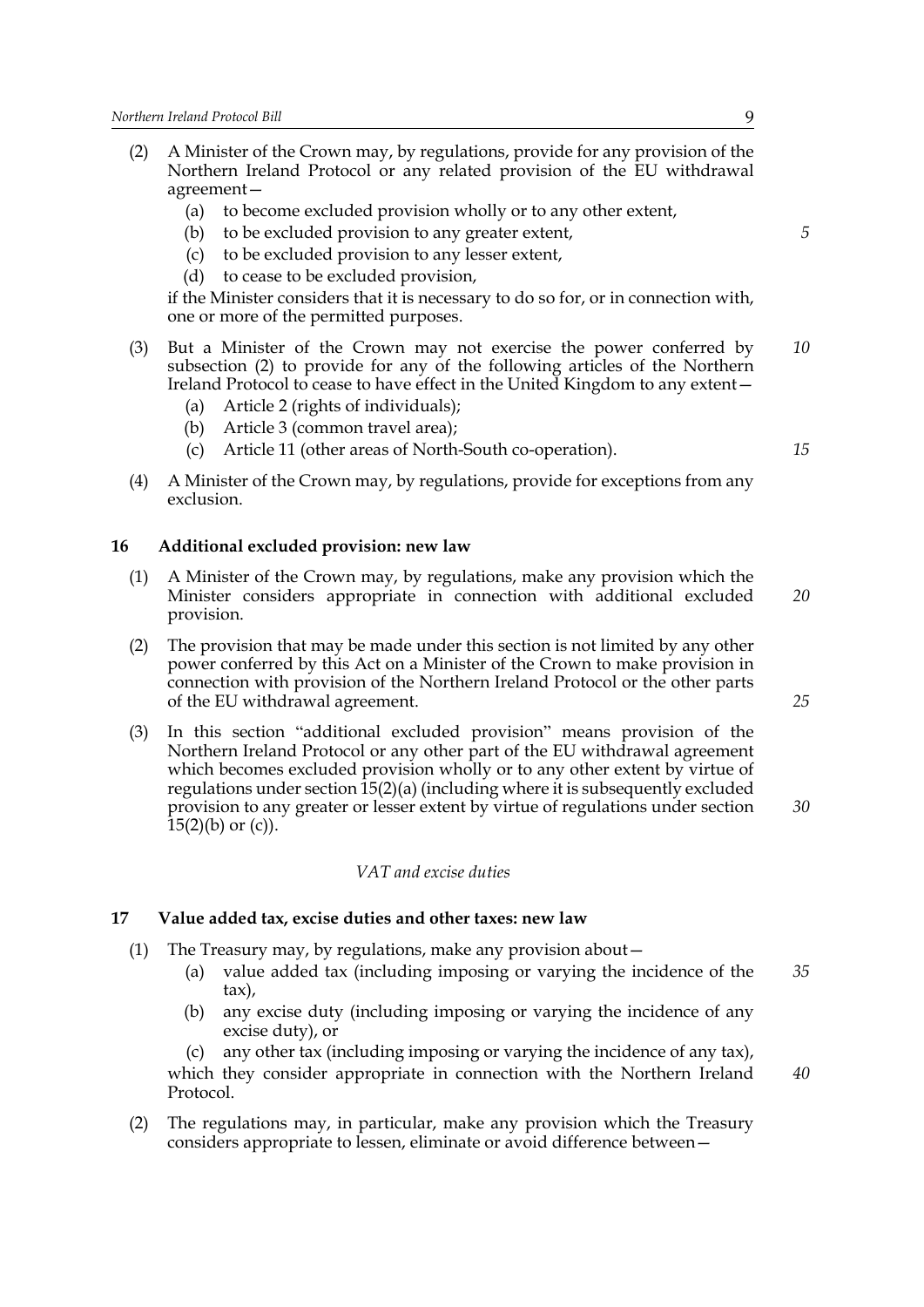- (a) value added tax in Northern Ireland and Great Britain (including difference in the incidence of the tax),
- (b) any excise duty in Northern Ireland and Great Britain (including difference in the incidence of the duty), or
- (c) any other tax in Northern Ireland and Great Britain (including difference in the incidence of the tax).

#### *Other powers*

#### **18 Other Ministerial powers**

- (1) A Minister of the Crown may engage in conduct in relation to any matter dealt with in the Northern Ireland Protocol (where that conduct is not otherwise authorised by this Act) if the Minister of the Crown considers it appropriate to do so in connection with one or more of the purposes of this Act. *10*
- (2) Nothing in this Act affects any power of a Minister of the Crown arising otherwise than under this Act (including any power by virtue of Her Majesty's prerogative and any power to make subordinate legislation).

**19 New agreements amending or replacing the Northern Ireland Protocol**

- (1) A Minister of the Crown may, by regulations, make such provision as the Minister considers appropriate—
	- (a) to implement any relevant agreement, or
	- (b) otherwise for the purposes of dealing with matters arising out of, or related to, any relevant agreement. *20*
- (2) In this section "relevant agreement" means an agreement made between the United Kingdom and the EU that modifies, supplements or replaces the whole or any part of the Northern Ireland Protocol.

*The European Court*

**20 Role of the European Court in court and tribunal proceedings**

- (1) This section applies to proceedings so far as they relate to—
	- (a) the Northern Ireland Protocol,
	- (b) related provision of the EU withdrawal agreement, or
	- (c) domestic law relating to—
		- (i) the Northern Ireland Protocol, or
		- (ii) related provision of the EU withdrawal agreement.
- (2) In the proceedings, a court or tribunal—
	- (a) is not bound by any principles laid down, or any decisions made, on or after the day on which this section comes into force by the European Court; and *35*
	- (b) cannot refer any matter to the European Court.
- (3) A Minister of the Crown may, by regulations, make any provision which the Minister considers appropriate in connection with subsection (2).

*25*

*5*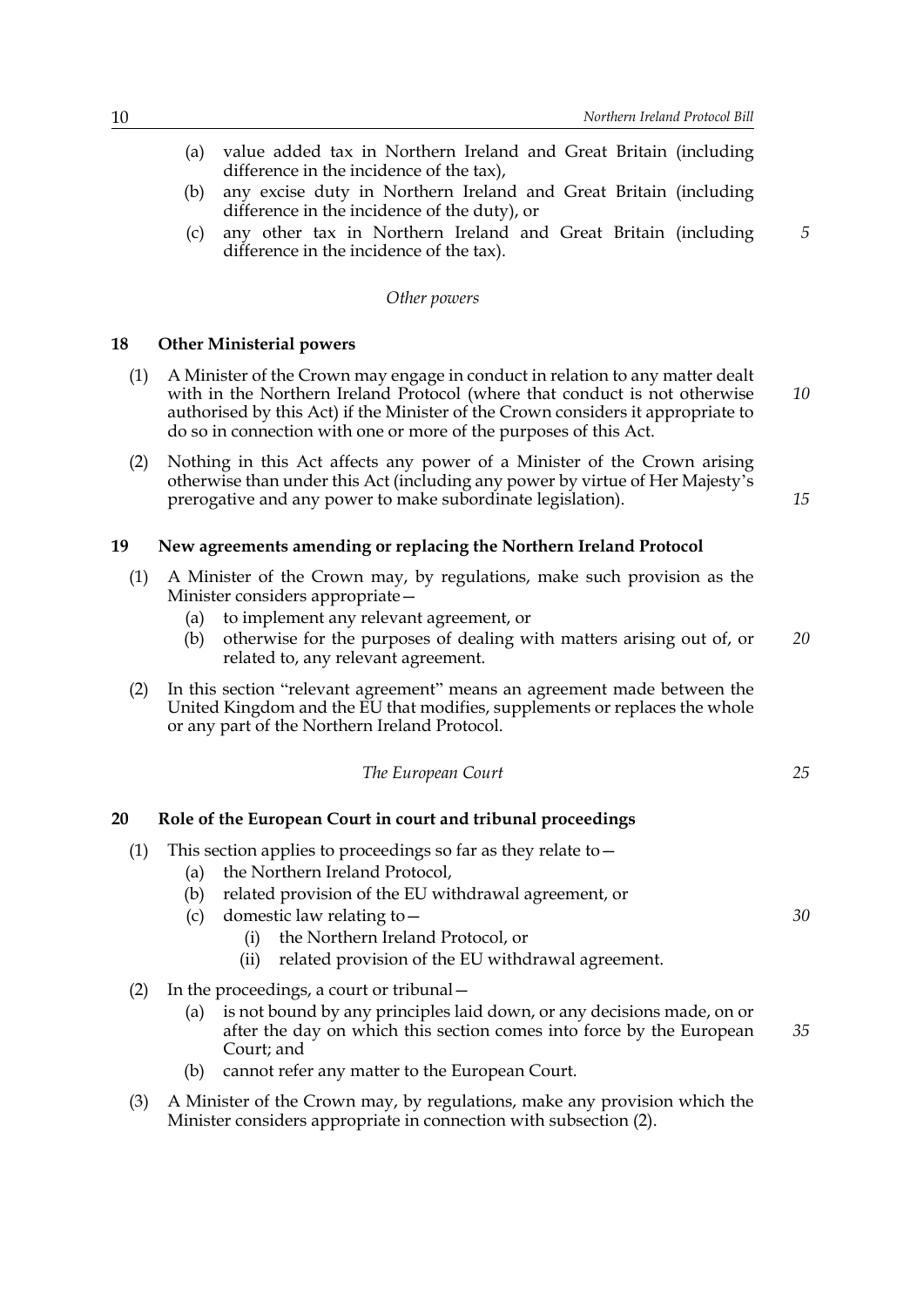- (4) The regulations may, in particular, provide for a procedure under which a court or tribunal may refer a question of interpretation of EU law to the European Court where—
	- (a) the question arises in proceedings before the court or tribunal, and
	- (b) the court or tribunal considers that it is necessary for the European Court to deal with that question before the court or tribunal can conclude the proceedings.

#### *Final provisions*

#### **21 Preparatory expenditure**

A Minister of the Crown, government department or devolved authority may incur expenditure, for the purpose of, or in connection with, preparing for anything about which regulations under this Act may make provision before any such provision is made. *10*

#### **22 Regulations**

- (1) Regulations under this Act may make any provision that could be made by an Act of Parliament (including provision modifying this Act). *15*
- (2) Regulations under this Act may, in particular—
	- (a) make provision notwithstanding that it is not compatible with the Northern Ireland Protocol or any other part of the EU withdrawal agreement;
	- (b) suspend or repeal, or make alternative provision to, domestic law so far as it gives effect to the Northern Ireland Protocol or any other part of the EU withdrawal agreement;
	- (c) make provision for any EU law to form part of domestic law (with or without modifications), including provision corresponding to sections 3 to 6 of, and Schedule 1 to, the European Union (Withdrawal) Act 2018;
	- (d) make provision restating or modifying the effect which any EU law has by virtue of section 7A of the European Union (Withdrawal) Act 2018;
	- (e) make—
		- (i) different provision for different purposes or areas;
		- (ii) incidental, supplementary or consequential provision;
		- (iii) transitional or transitory provision or savings.
- (3) Regulations under this Act may not create or facilitate border arrangements between Northern Ireland and the Republic of Ireland which feature at the border—
	- (a) physical infrastructure (including border posts), or
	- (b) checks and controls,

which did not exist before exit day.

- (4) Any power under this Act for a Minister of the Crown to make, by regulations, provision which the Minister considers appropriate in connection with any provision of the Northern Ireland Protocol to which any section of this Act relates—
	- (a) continues to be exercisable in connection with any provision of the Protocol to which that section relates by virtue of regulations under section  $15(2)(b)$  or (c);

*5*

*40*

*25*

*30*

*35*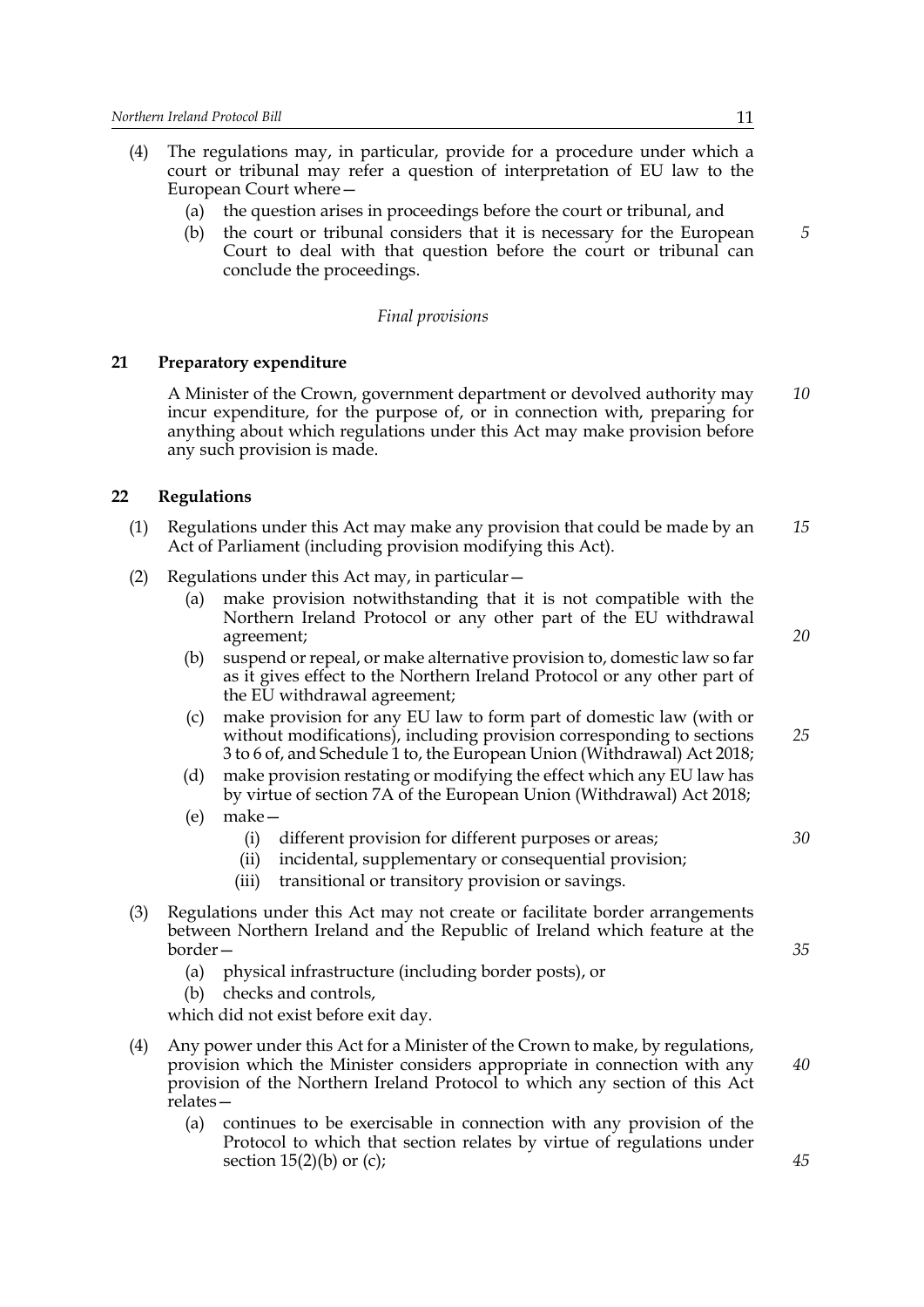| (b) | is also exercisable in connection with any provision of the Protocol to    |
|-----|----------------------------------------------------------------------------|
|     | which that section ceases to relate by virtue of regulations under section |
|     | $15(2)(d)$ .                                                               |

- (5) If an instrument, or a draft of an instrument, containing regulations under this Act would, apart from this subsection, be treated as a hybrid instrument for the purposes of the standing orders of either House of Parliament, it is to proceed in that House as if it were not a hybrid instrument.
- (6) A Minister of the Crown may, by regulations—
	- (a) provide for any other power to make regulations conferred by this Act to be exercisable to any extent by a devolved authority
		- instead of by a Minister of the Crown, or
		- (ii) concurrently or jointly with a Minister of the Crown or any other devolved authority;
	- (b) provide for scrutiny of regulations that are to be made, or have been made, by a devolved authority.
- (7) Subsection (2)(e) does not apply to regulations under section 26(3) (but see section 26(4) and (5)).

#### **23 Making regulations under this Act: general provisions**

- (1) This section applies to regulations made under this Act.
- (2) But this section does not apply—
	- (a) to tax or customs regulations (see section 24), or
	- (b) to other regulations if the only provision under this Act which they contain is made under section 26.
- (3) The regulations are to be made by statutory instrument.
- (4) A statutory instrument containing the regulations is subject to annulment in pursuance of a resolution of either House of Parliament, unless the regulations make— *25*
	- (a) provision which amends an Act of Parliament, or
	- (b) retrospective provision.
- (5) If the regulations make provision which amends an Act of Parliament or retrospective provision (whether alone or with other provision), the statutory instrument containing them is subject— *30*
	- (a) to draft affirmative procedure, or
	- (b) if the instrument contains a declaration that the Minister of the Crown making the instrument is of the opinion that, by reason of urgency, it is necessary to make it without it being subject to draft affirmative procedure, to made affirmative procedure. *35*
- (6) A statutory instrument that is subject to "draft affirmative procedure" may not be made unless a draft of the instrument has been laid before, and approved by a resolution of, each House of Parliament.
- (7) A statutory instrument that is subject to "made affirmative procedure"—
	- (a) must be laid before Parliament after being made;
	- (b) ceases to have effect at the end of the period of 28 days beginning with the day on which the instrument is made unless, during that period, the instrument is approved by a resolution of each House of Parliament.

*20*

*5*

*10*

*15*

*40*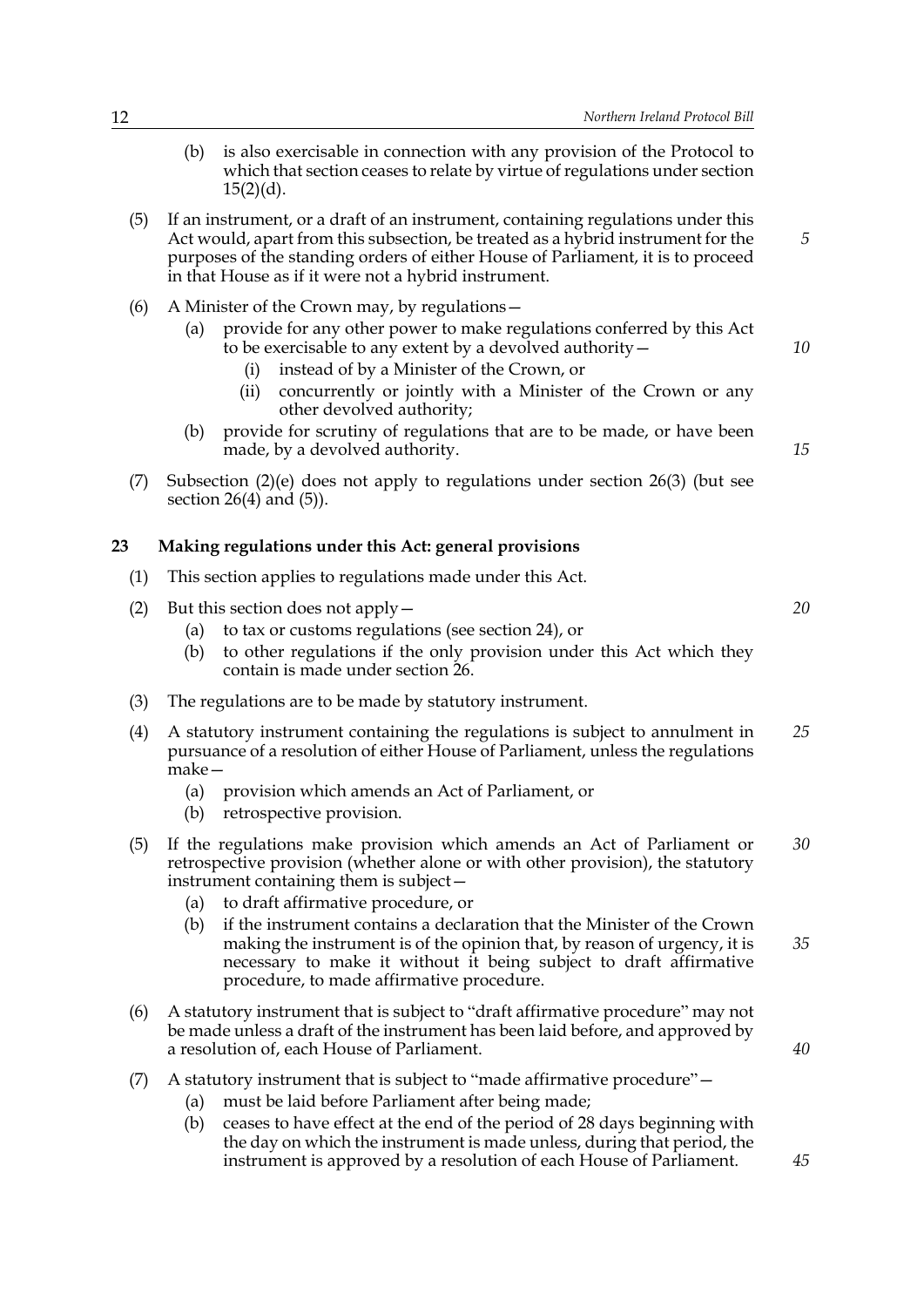- (8) In calculating the period of 28 days, no account is to be taken of any time during which—
	- (a) Parliament is dissolved or prorogued, or
	- (b) either House of Parliament is adjourned for more than four days.
- (9) If regulations cease to have effect as a result of subsection  $(7)(b)$ , that does not -
	- (a) affect the validity of anything previously done under the regulations, or
	- (b) prevent the making of new regulations.

#### **24 Regulations relating to tax or customs matters**

- (1) Only the Treasury may exercise a relevant power to make provision that relates to tax. *10*
- (2) Only the Treasury or HMRC may exercise a relevant power to make provision that relates to customs matters.
- (3) Tax or customs regulations are to be made by statutory instrument.
- (4) A statutory instrument containing tax or customs regulations (whether alone or with provision made otherwise than under this Act) is subject to annulment in pursuance of a resolution of the House of Commons, unless— *15*
	- (a) any of the tax or customs provision—
		- (i) amends an Act of Parliament, or
		- (ii) is retrospective provision,
		- (in which case see subsections (5) to (9)); or
	- (b) this section is disapplied by subsection (10).
- (5) If tax or customs regulations make tax or customs provision which amends an Act of Parliament or which is retrospective provision (whether alone, with other tax or customs provision, or with provision made otherwise than under this Act), the statutory instrument containing them is subject—
	- (a) to House of Commons draft affirmative procedure, or
	- (b) if the instrument contains a declaration that the person making the instrument is of the opinion that, by reason of urgency, it is necessary to make it without it being subject to House of Commons draft affirmative procedure, to House of Commons made affirmative procedure. *30*
- (6) A statutory instrument that is subject to "House of Commons draft affirmative procedure" may not be made unless a draft of the instrument has been laid before, and approved by a resolution of, the House of Commons.
- (7) A statutory instrument that is subject to "House of Commons made affirmative procedure"—
	- (a) must be laid before the House of Commons after being made;
	- (b) ceases to have effect at the end of the period of 28 days beginning with the day on which the instrument is made unless, during that period, the instrument is approved by a resolution of the House of Commons. *40*
- (8) In calculating the period of 28 days, no account is to be taken of any time during which—
	- (a) Parliament is dissolved or prorogued, or
	- (b) the House of Commons is adjourned for more than four days.

*5*

*35*

*25*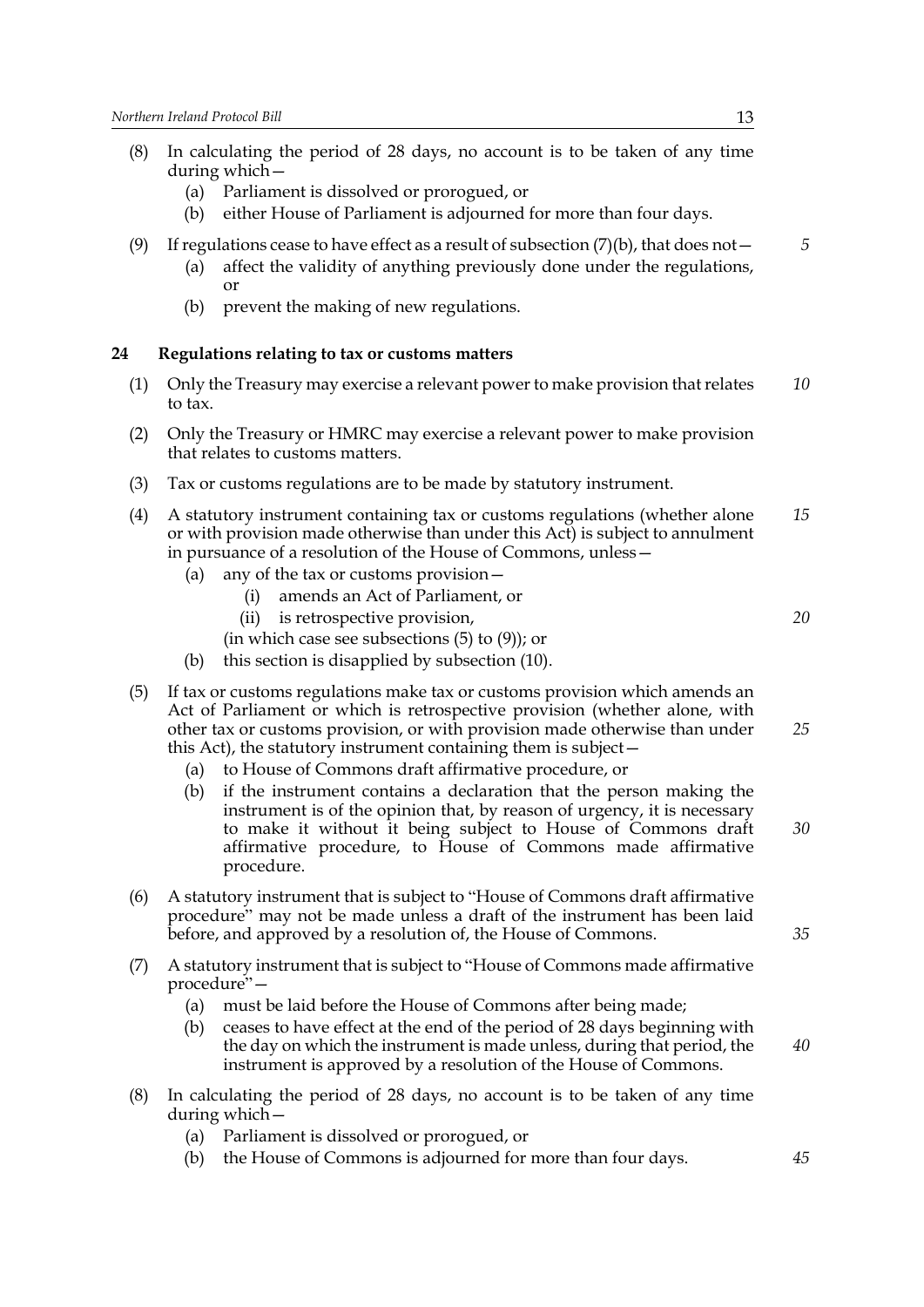| (9)  | If tax or customs regulations cease to have effect as a result of subsection $(7)(b)$ ,<br>that does not $-$      |                                                                                                                                                                                               |    |  |
|------|-------------------------------------------------------------------------------------------------------------------|-----------------------------------------------------------------------------------------------------------------------------------------------------------------------------------------------|----|--|
|      | (a)<br>or                                                                                                         | affect the validity of anything previously done under the regulations,                                                                                                                        |    |  |
|      | (b)                                                                                                               | prevent the making of new regulations.                                                                                                                                                        | 5  |  |
| (10) | (a)                                                                                                               | Subsection (4) to (9) do not apply if $-$<br>tax or customs regulations contain provision made otherwise than<br>under this Act, and                                                          |    |  |
|      | (b)<br>(i)                                                                                                        | the statutory instrument containing the regulations, or a draft of it, has<br>been approved by a resolution of -<br>the House of Commons, or                                                  | 10 |  |
|      | (ii)                                                                                                              | each House of Parliament,                                                                                                                                                                     |    |  |
|      |                                                                                                                   | in accordance with the procedure applicable to the making of<br>regulations containing the provision made under the other Act.                                                                |    |  |
| (11) | In this section-                                                                                                  |                                                                                                                                                                                               | 15 |  |
|      | "relevant power" means any power to make regulations conferred by this<br>Act, except the powers conferred by $-$ |                                                                                                                                                                                               |    |  |
|      | (a)<br>(b)                                                                                                        | section 6 or 17, or                                                                                                                                                                           |    |  |
|      |                                                                                                                   | section $26(3)$ ;<br>"tax or customs provision" means provision that-                                                                                                                         | 20 |  |
|      | (a)                                                                                                               | is made under section 6 or 17,                                                                                                                                                                |    |  |
|      | (b)                                                                                                               | relates to tax and is made by the Treasury under a relevant<br>power, or                                                                                                                      |    |  |
|      | (c)                                                                                                               | relates to customs matters and is made by the Treasury or<br>HMRC under a relevant power;                                                                                                     | 25 |  |
|      | "tax or customs regulations" means regulations which-                                                             |                                                                                                                                                                                               |    |  |
|      | (a)                                                                                                               | contain tax or customs provision, but                                                                                                                                                         |    |  |
|      | do not contain any other provision made under this Act,<br>(b)                                                    |                                                                                                                                                                                               |    |  |
|      | (whether or not they also contain provision made otherwise than under<br>this Act).                               |                                                                                                                                                                                               |    |  |
| 25   | Interpretation                                                                                                    |                                                                                                                                                                                               |    |  |
| (1)  | In this Act-                                                                                                      |                                                                                                                                                                                               |    |  |
|      |                                                                                                                   | "Belfast Agreement" has the same meaning as in the Northern Ireland Act<br>1998 (see section $98(1)$ of that Act);                                                                            |    |  |
|      |                                                                                                                   | "customs matters" includes any of the subject matter of Regulation (EU)<br>No 952/2013 of the European Parliament and of the Council of 9<br>October 2013 laying down the Union Customs Code; | 35 |  |
|      |                                                                                                                   | "devolved authority" means-                                                                                                                                                                   |    |  |
|      | (a)                                                                                                               | the Scottish Ministers,                                                                                                                                                                       |    |  |
|      |                                                                                                                   | (b) the Welsh Ministers, or                                                                                                                                                                   | 40 |  |
|      | (c)                                                                                                               | a Northern Ireland department;<br>"domestic law" means the law of England and Wales, Scotland or                                                                                              |    |  |
|      | Northern Ireland;                                                                                                 |                                                                                                                                                                                               |    |  |
|      |                                                                                                                   | "excluded provision" means provision of -                                                                                                                                                     |    |  |
|      | (a)<br>(b)                                                                                                        | the Northern Ireland Protocol, or<br>any other part of the EU withdrawal agreement,                                                                                                           | 45 |  |
|      |                                                                                                                   |                                                                                                                                                                                               |    |  |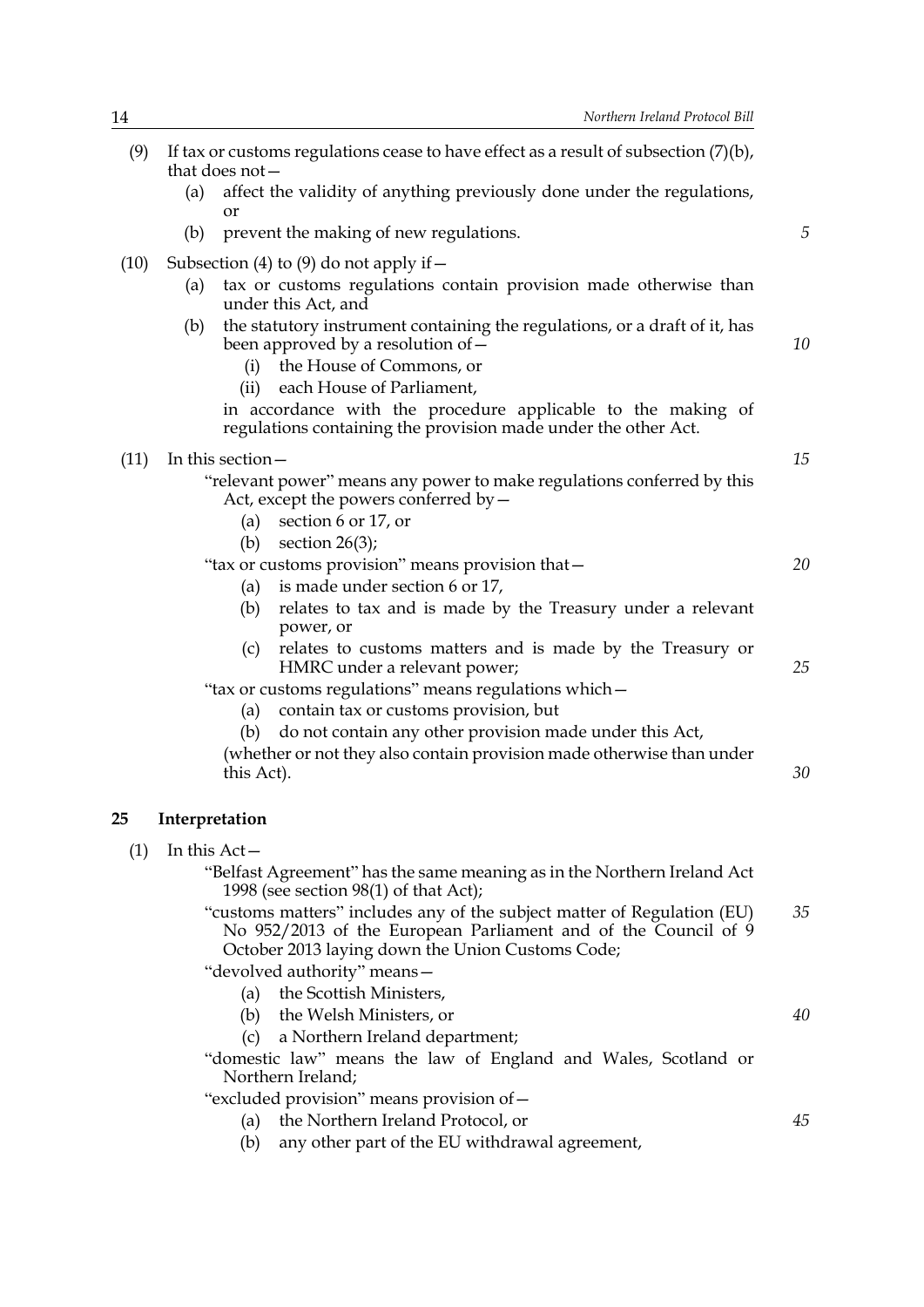so far as it is excluded provision by virtue of this Act (including any regulations made under this Act);

- "exclusion" means the effect which arises by virtue of provision of the Northern Ireland Protocol or of any other part of the EU withdrawal agreement being excluded provision;
- "goods" includes animals;
- "HMRC" means the Commissioners for Her Majesty's Revenue and Customs;
- "Minister of the Crown" has the same meaning as in the Ministers of the Crown Act 1975 and also includes HMRC;
- "Northern Ireland Protocol" means the Protocol on Ireland/Northern Ireland in the EU withdrawal agreement;
- "prescribed" means prescribed in regulations made by a Minister of the Crown;
- "regulation of goods" is to be read in accordance with section 10;
- "related provision of the EU withdrawal agreement" means any provision of the EU withdrawal agreement — other than provision of the Northern Ireland Protocol — so far as it applies in relation to the Northern Ireland Protocol;
- "relevant separation agreement law" has the same meaning as in the European Union (Withdrawal) Act 2018 (see section 7C of that Act); *20*
- "retrospective provision", in relation to provision made by regulations, means provision taking effect from a date earlier than the date on which the regulations are made;
- "tax" means—
	- (a) value added tax,
	- (b) excise duties, or
	- (c) any other tax;

"UK or non-EU destined" is to be read in accordance with section 4(6).

- (2) A reference in this Act—
	- (a) to provision of the Northern Ireland Protocol that does not have effect in the United Kingdom is a reference to provision of the Protocol—
		- (i) becoming excluded provision wholly or to any other extent, or
		- (ii) being excluded provision to any greater extent;
	- (b) to an enactment being affected by provision of the Northern Ireland Protocol is a reference to the enactment being required (by section 7A(3) of the European Union (Withdrawal) Act 2018) to be read and to have effect subject to section 7A(2) of that Act as respects that provision of the Protocol. *35*

## **26 Extent, commencement and short title**

- (1) This Act extends to England and Wales, Scotland and Northern Ireland.
- (2) This section and sections 21 to 25 come into force on the day on which this Act is passed.
- (3) The other provisions of this Act come into force on such day or days as a Minister of the Crown may, by regulations, appoint.
- (4) A Minister of the Crown may, by regulations, make—
	- (a) incidental, supplementary or consequential provision, or

*5*

*10*

*15*

*25*

*30*

*40*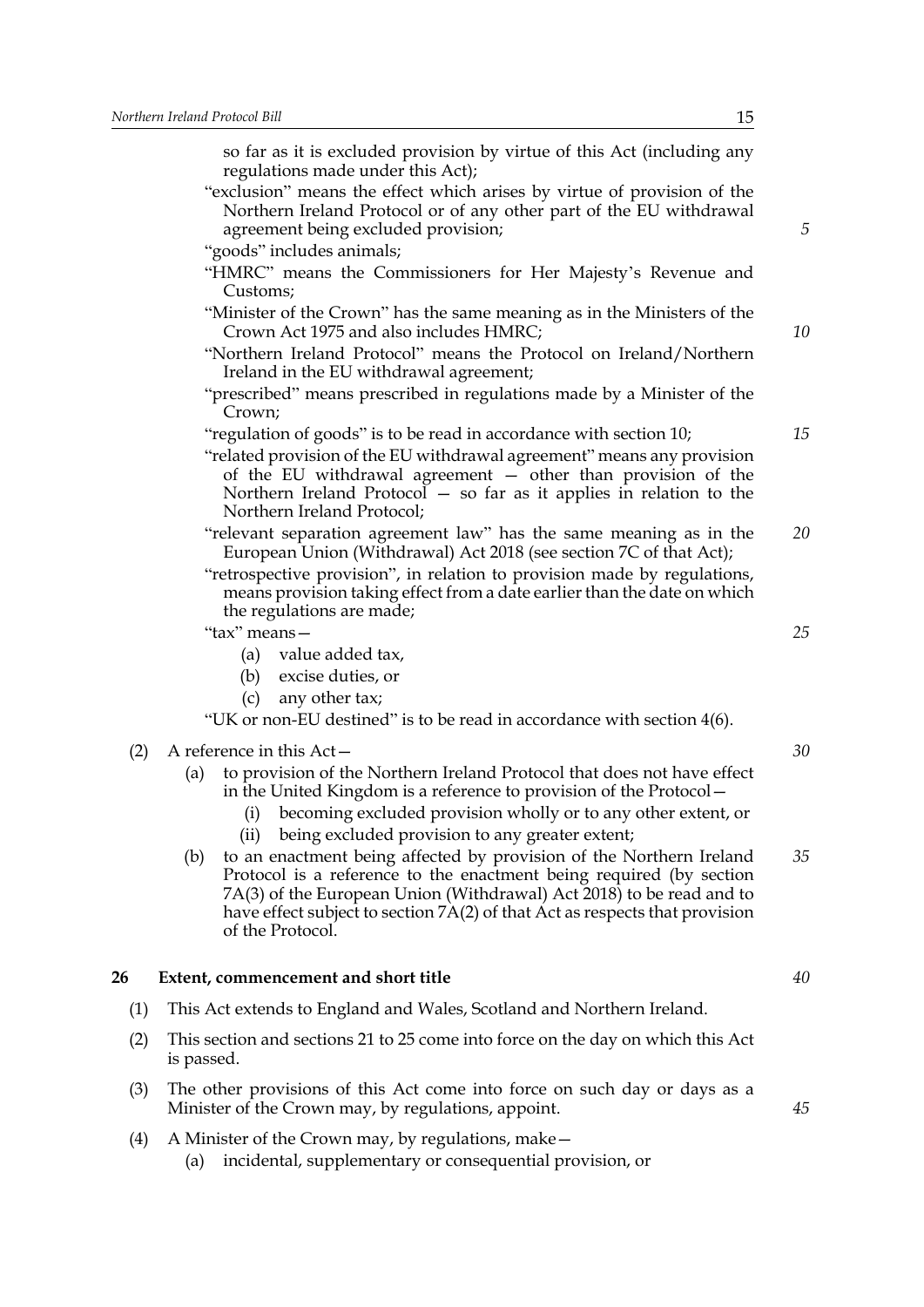- (b) transitional or transitory provision or savings, in connection with the coming into force of any provision of this Act.
- (5) Regulations under this section—
	- (a) are to be made by statutory instrument;
	- (b) may make different provision for different purposes or areas.
- (6) This Act may be cited as the Northern Ireland Protocol Act 2022.